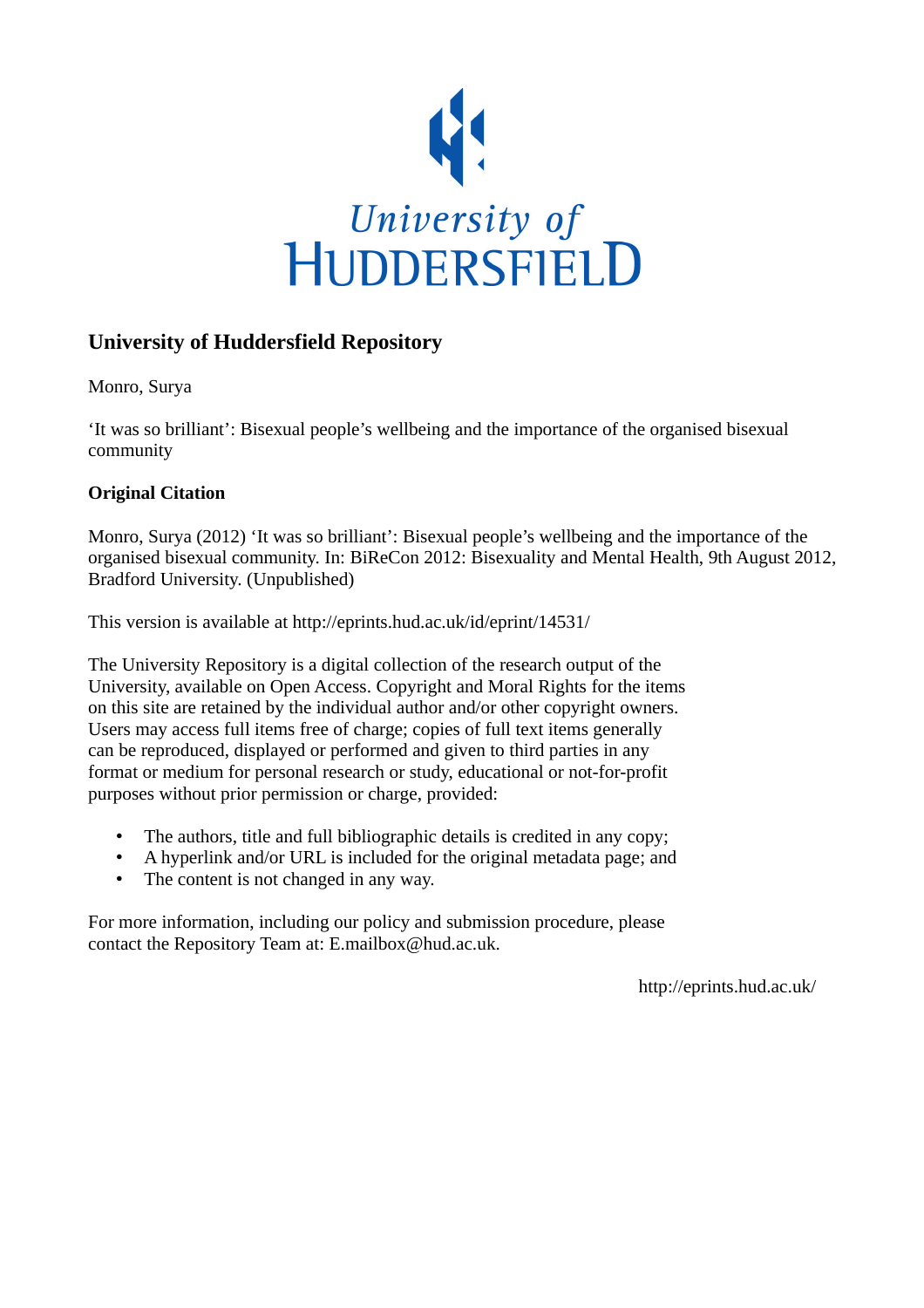

'It was so brilliant' Bisexual people's wellbeing and the importance of the organised bisexual community

Dr Surya Monro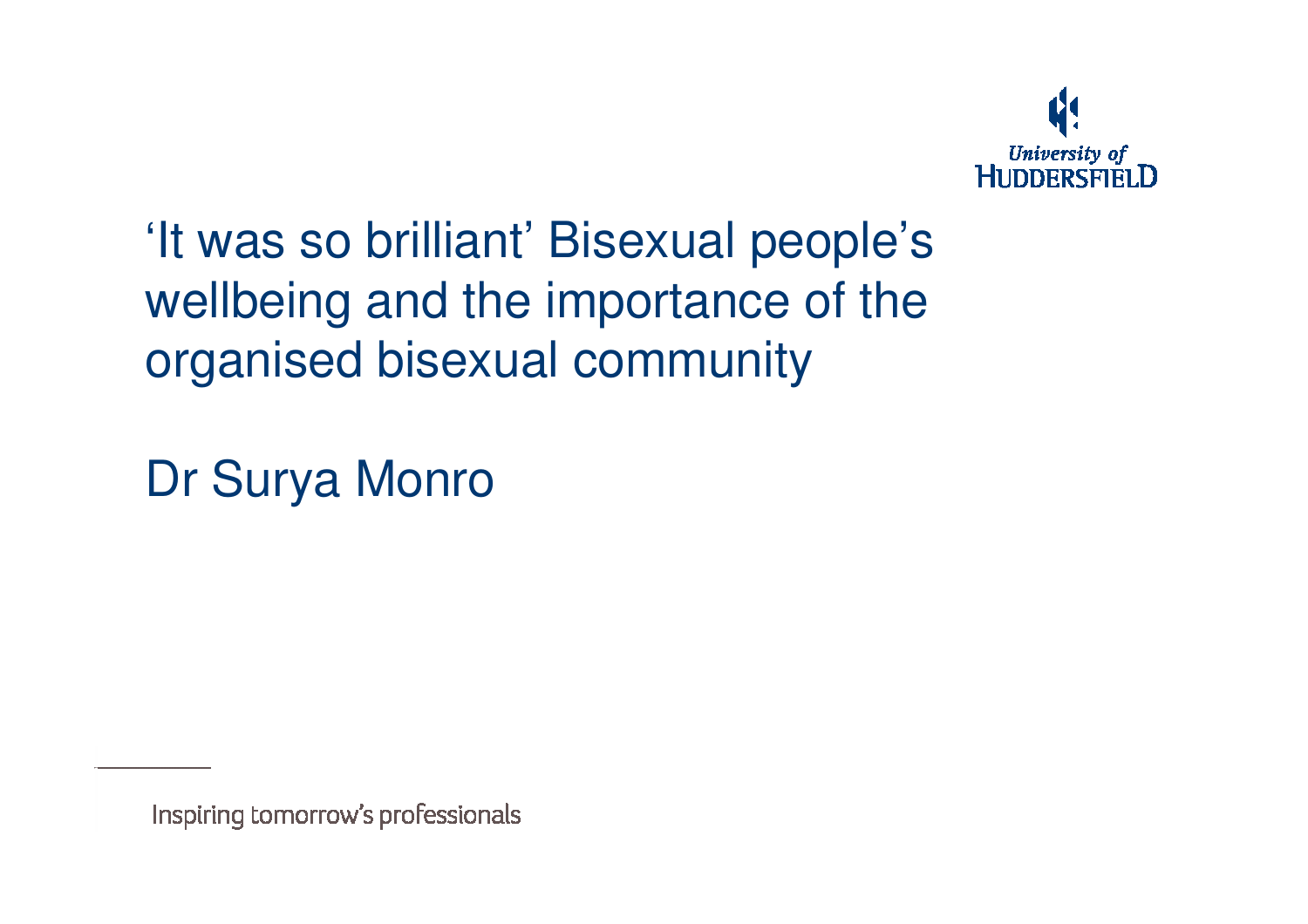# **Introduction**



- **Builds on previous project about sexualities equalities in**  local government (Diane Richardson was PI, funded by the ESRC) which revealed erasure and stigmatisation of bi people in statutory service provision
- **Bisexual Identities project:** 
	- Focuses on UK but cross-cultural aspects (Columbia, Israel, USA)
	- Aims to lay foundations for Bi social science as massive gap in **literature**
	- I have done 25 interviews so far, with range of bisexual people  $\overline{\phantom{a}}$ (ages, ethnicities, class backgrounds etc)

Acknowledgements to the people who have generously given their time and experiences

Inspiring tomorrow's professionals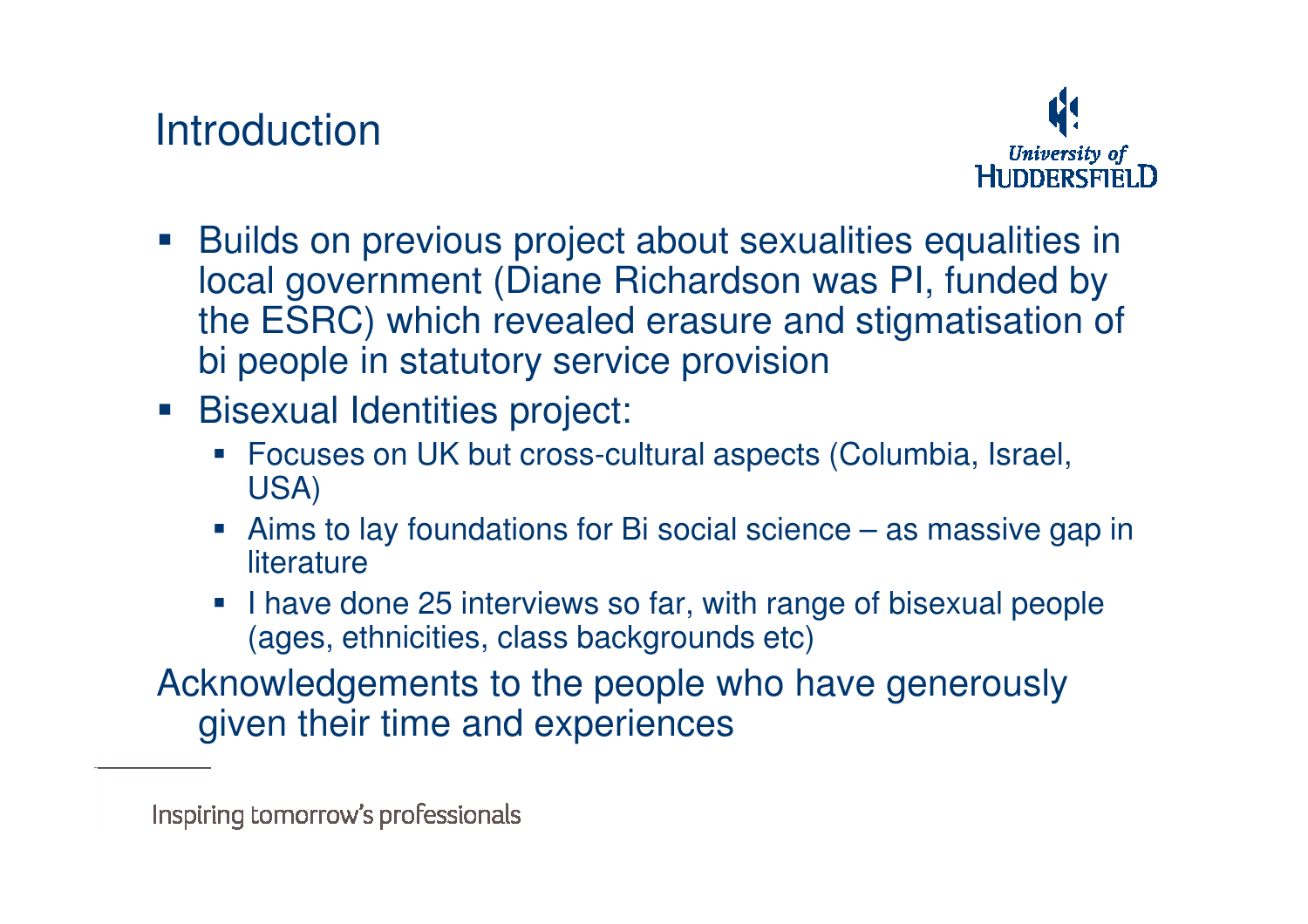# **Background**



- Higher rate of mental health difficulties amongst bisexual people (e.g. Fish 2007)
- High levels of social erasure, biphobia, stigmatisation of bisexual people
- Bisexuality exoticised, commodified, framed as hyper sexual
- Service providers tend to ignore bisexuality 'off radar', or stigmatised e.g. 'best of both worlds'
- This real life impacts in service provision e.g. Housing, social care, healthcare, end of life care (Richardson and Monro 2012) = minority stress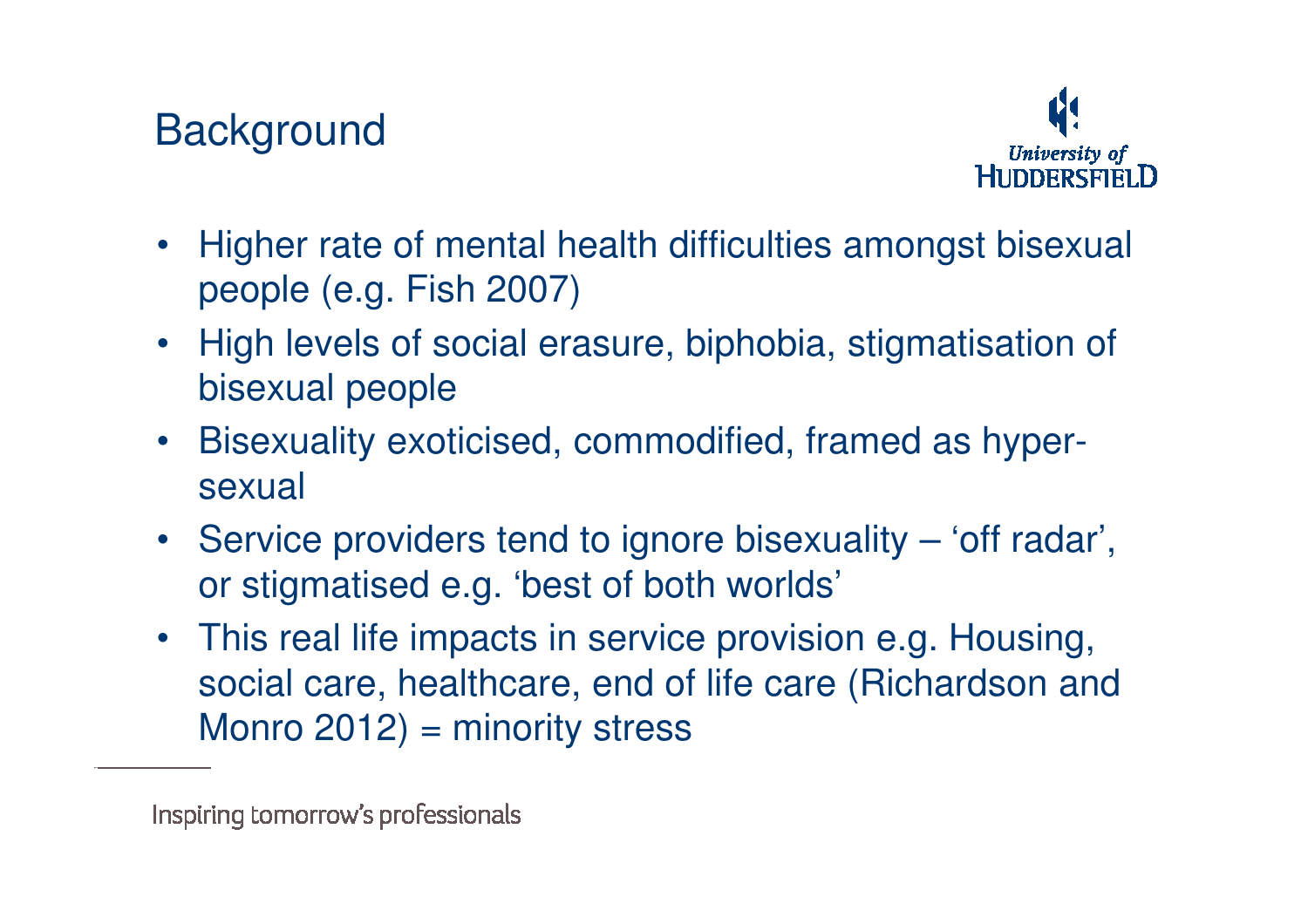#### Aims



- Provide overview of biphobia and its implications for mental health
- Discuss organised bisexual spaces and their cultures
- Look at the exclusions within these spaces
- Draw some indicative conclusions about bi spaces and mental health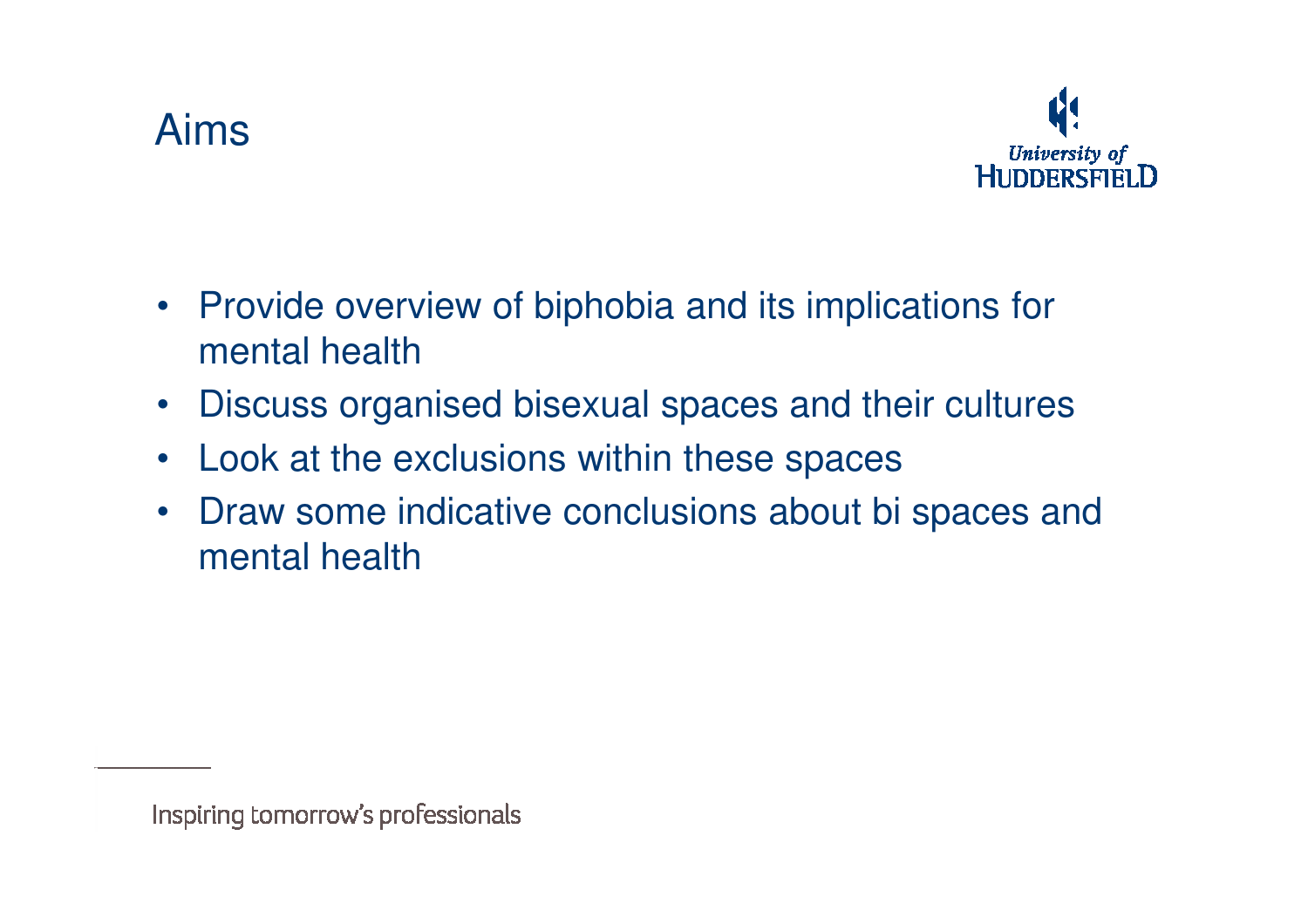# Biphobia – How it feels



- Erasure/denial of bisexuality = 'I don't exist/who am I?'
- Hypersexualisation = 'I can't be 'normal' I am greedy/unreasonable/a slapper/must be sexually active'
- Exclusion from social spaces/relationship possibilities = 'I don't belong/nowhere for me to go/don't fit'/I am lonely'
- Strategic closeting = stressful lack of identity acknowledgement/lack of access to service provision
- Lack of service provision e.g. sexual health provision = health risks which also lead to stress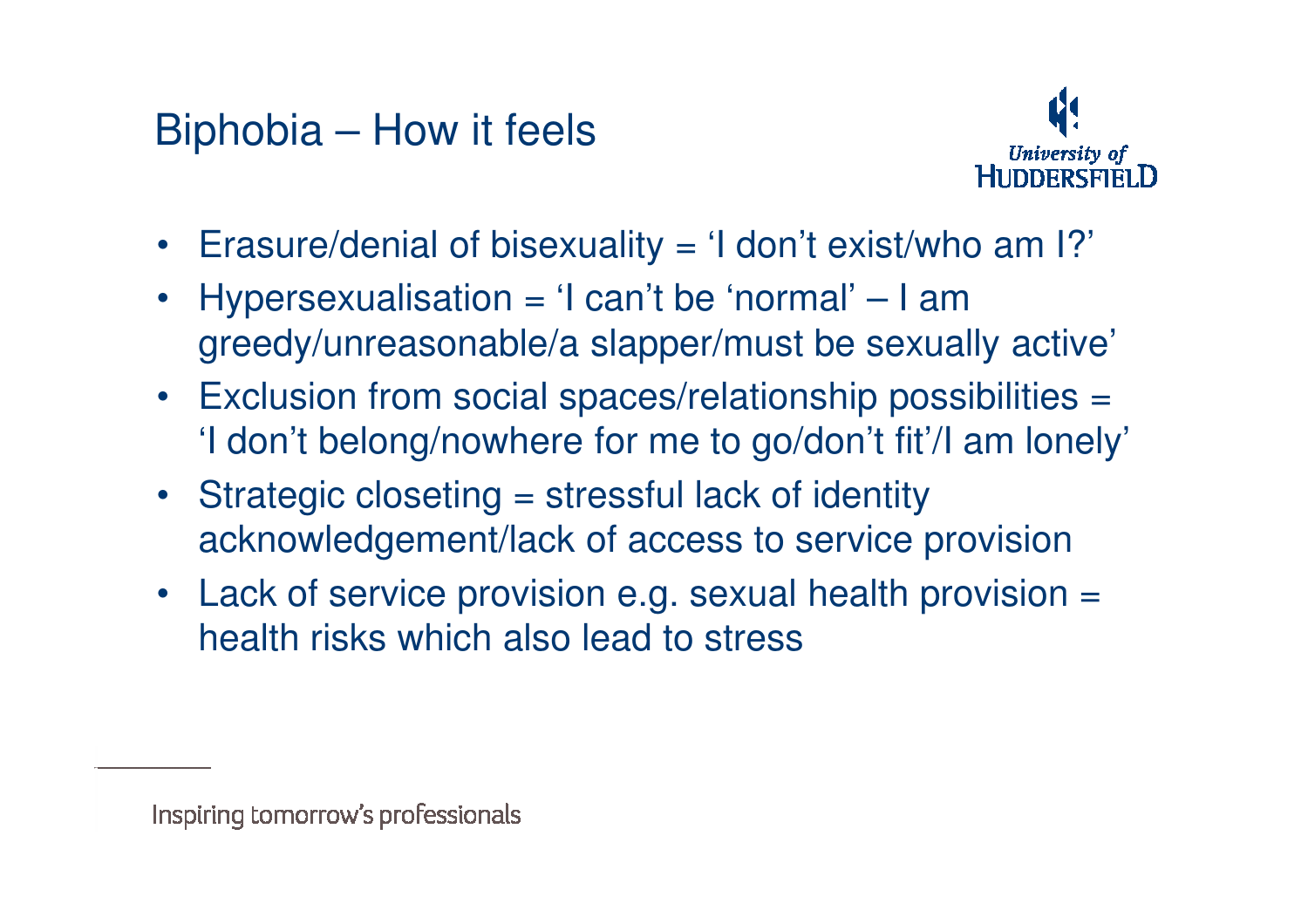# Examples



- • ...when I go to a lesbian group I am not very welcome if I say I am bisexual...when I first joined the group I was given the impression it was for lesbian and bisexual asylum seekers, but in fact it wasn't, and there are volunteers who are very much against bisexuals, and they say, well I raised the issue that I wanted to include bisexual in the group and they said "well you are talking from an academic point of view and we are just talking more serious, more life and death". But its not right because there are also bisexuals [sigh] that are persecuted in their own country and when they come here what help do they have? (Pia)
- $\bullet$  There was a time when I went on [dating site] and I would always say I was bisexual until [sighs] couldn't really stand the couples contacting you and saying 'we really like...' again its the definition that kind of brings out an image of you that is untrue (Yaz)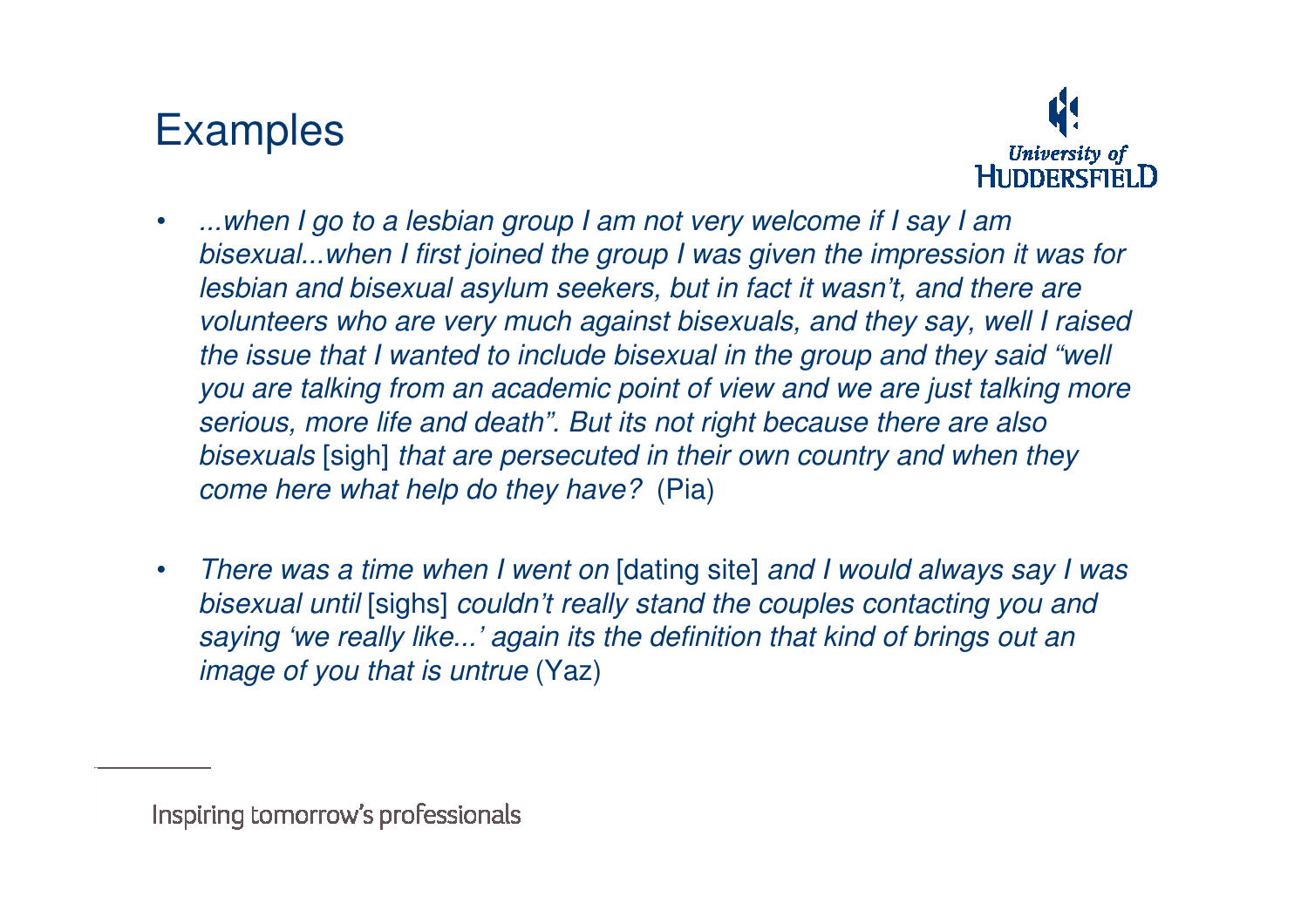# Organised Bi communities



- For those who've been involved, mostly very important initially in terms of identity recognition/formation, eg:
- • I was there and I started to communicate, I don't know how, I was able to understand maybe 20% of the meeting. And I remember in that moment I felt I was absolutely desperate, that is the only explanation for my strength...desperate for other bisexuals or understanding, I was desperate for knowledge...to understand bisexuality, to understand what was going on in my mind...was I the only one, was I the only crazy person?...I started talking to people, and I stopped going to the group because I felt, after two months, I felt that I needed to improve my English. But after a few months...I went to BiCon, and I was so lucky, because Bicon was in [city], I have been so lucky...I would probably have gone to another city but I was not able to communicate, so, yeah...I remember going to Bicon...I think that it was one of the most powerful experiences in my life [pause] I felt, that was really strong, I felt "oh my god I am not the only one" (Merina)

Inspiring tomorrow's professionals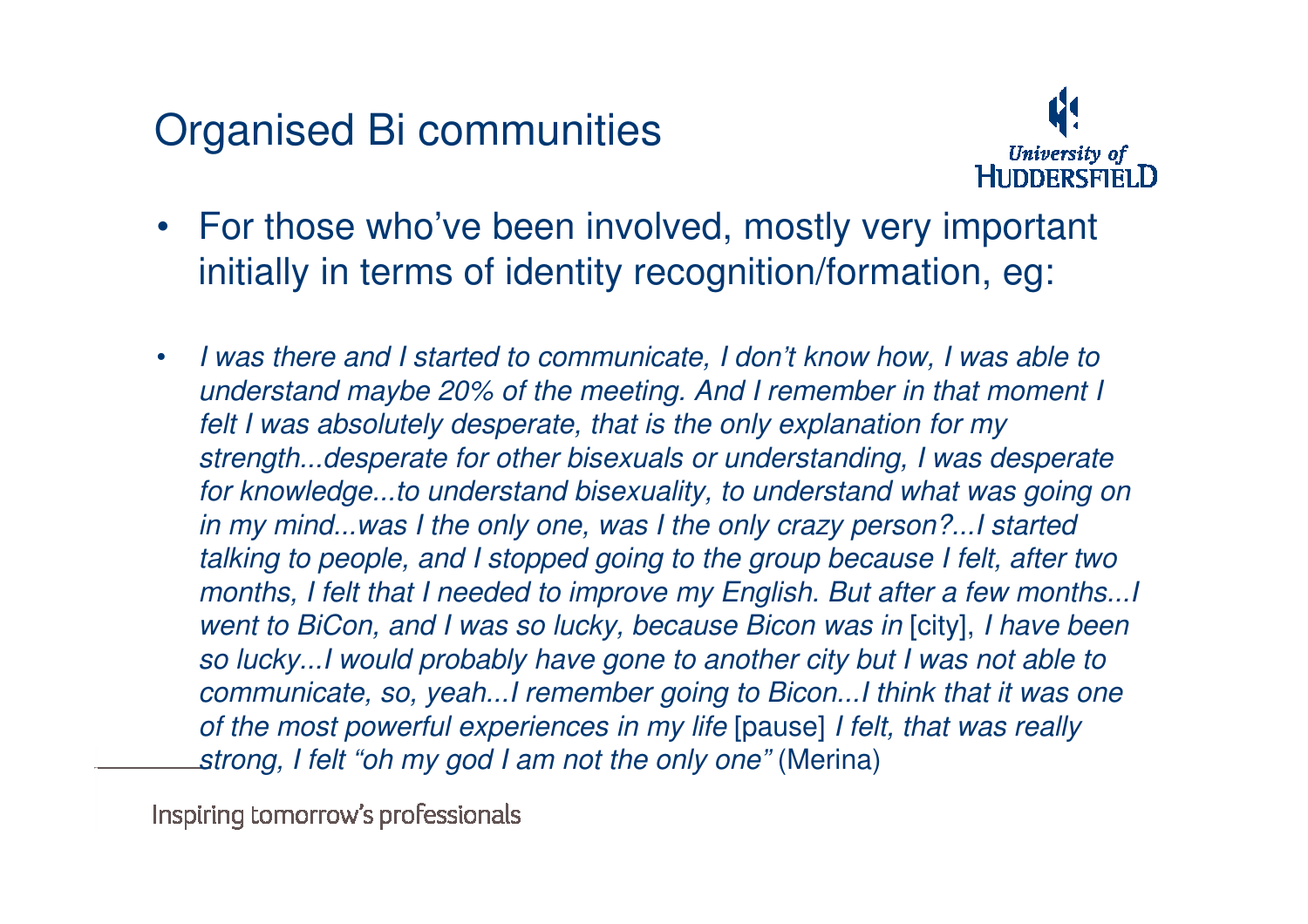Distinct subcultures



- Organised bi spaces especially BiCon, have distinctive subcultures, for example:
- • they were...entirely comfortable with the bi aspects...whether or not they actually were, they said that they were happy with that and its wonderful, and these feelings of oppression or argument against [bi] were something to be annoyed about, rather than something that was scary... very much people will be quite 'in place' at a fairly trendy goth type alternative type crowd...quite attached to LGBT communities, were part of other alternative communities (Grant)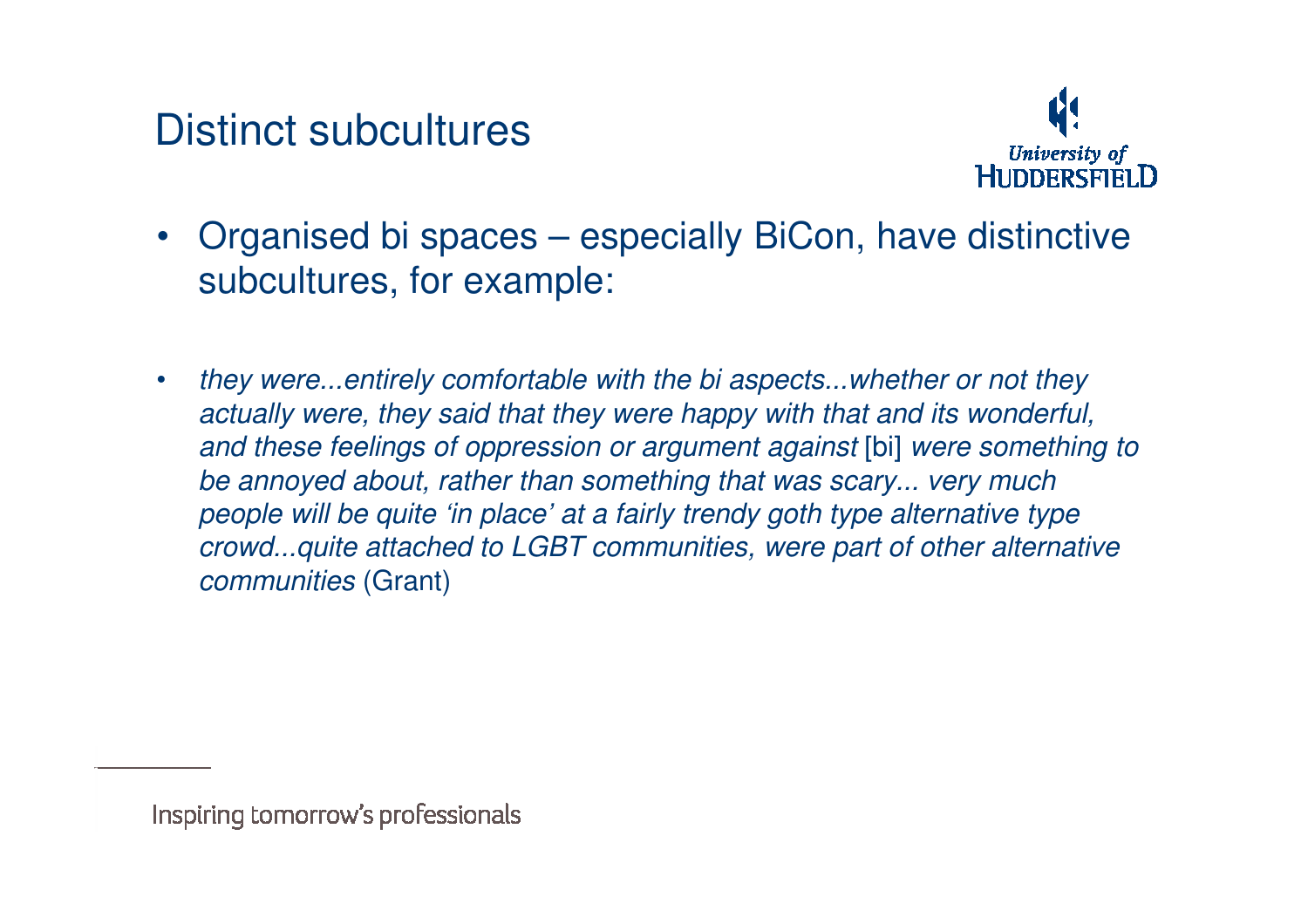# **Exclusions**



- The 'in' crowd is younger-middle aged, alternative, sexpositive, middle class, and white. This can marginalise other people. For example:
- • I am not sure I gave Bicon a chance really, I found it hard to relax,....there seemed a lot of emphasis at Bicon on sex. Perhaps because I don't feel that comfortable re that identity that was slightly off-putting for me (Reggie)
- • it felt very middle class...when you listened to people talking, the things they were talking about seemed very academic...things like the location of the event, how much it costs to get there... I used to look at events and not be able to afford to go there.... (Jacqui)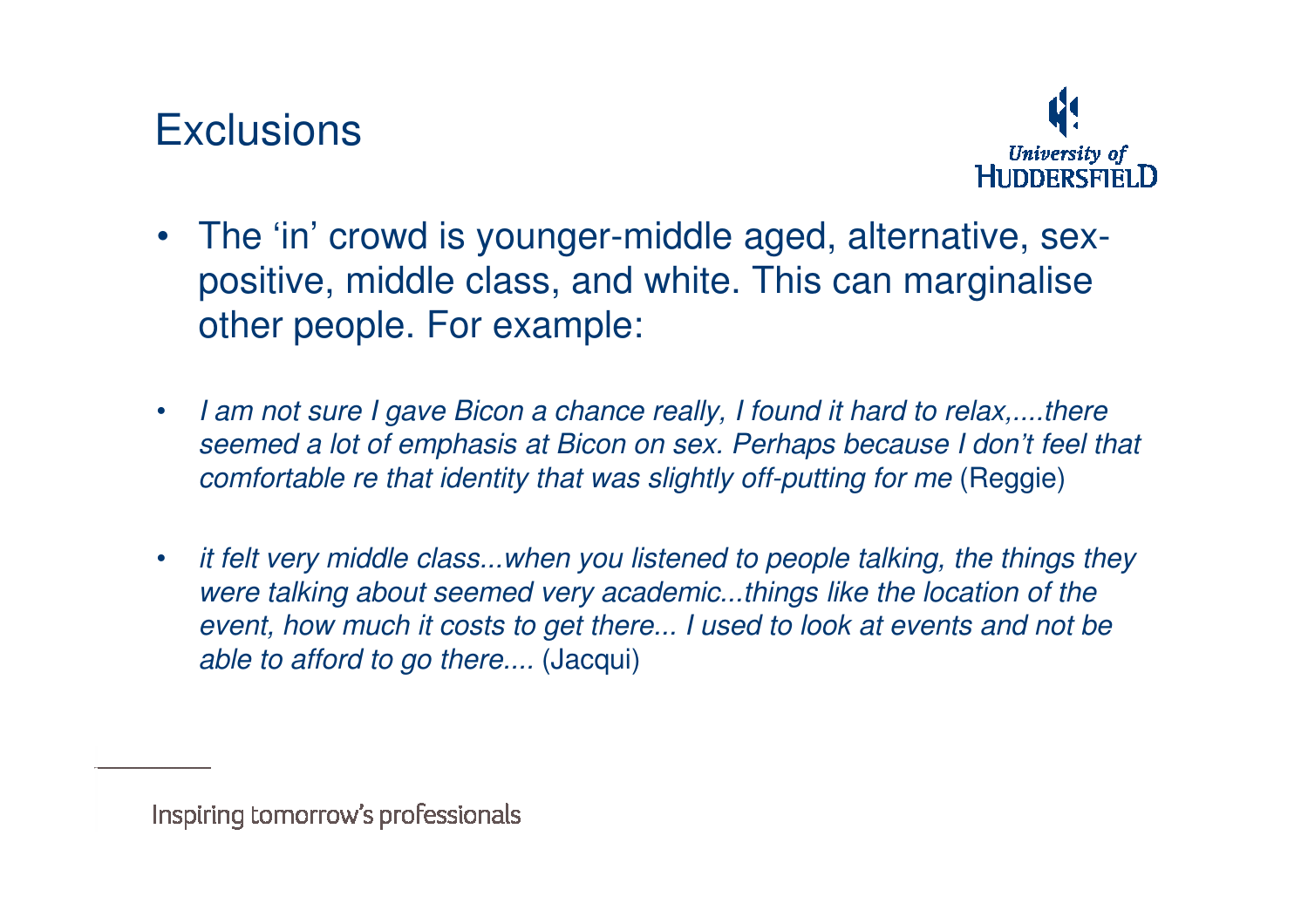## Institutional racism



• ...every single person in that room [Bis of Colour workshop] had had a racist experience at Bicon. And that includes people asking you if you are in the right place – I have had that on more than one occasion, where people would ask me if I knew where I was, or if I was in the right place, which mirrors experiences I have had on the gay scene...there were things like bringing up instances of racism and people not believing it, people denying it, there are things like discussions of race that are characterised as drama rather than serious issues (Camel)